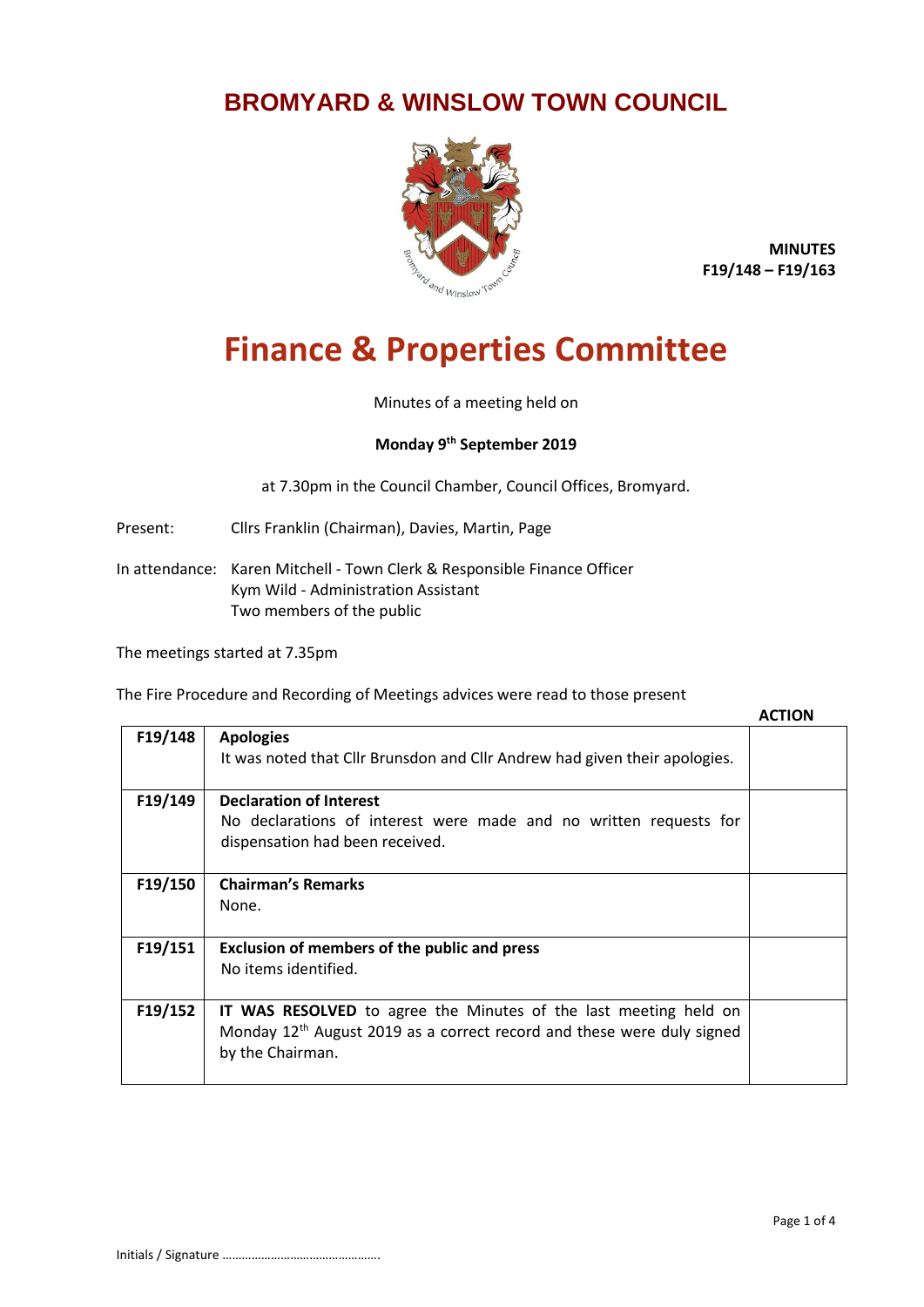| F19/153 | Repairs and Renewals & Lengthsman                                                                                                                                                                                                                                                                             |  |
|---------|---------------------------------------------------------------------------------------------------------------------------------------------------------------------------------------------------------------------------------------------------------------------------------------------------------------|--|
|         | The Town Clerk reported:                                                                                                                                                                                                                                                                                      |  |
|         | 1. Old Vicarage - The remaining ground floor office in the Old Vicarage<br>had been let from 1 <sup>st</sup> October 2019. Prior to occupation the carpet<br>would need to be cleaned and quotations were being secured.                                                                                      |  |
|         | 2. Old Vicarage - Drain Clear had needed to be called in to clear a<br>blockage in the outside (Heritage Complex side) drains                                                                                                                                                                                 |  |
|         | Tenbury Road Public Toilets - Drain Clear had needed to be called in<br>again to clear another blockage in this facility. The recurring blockages<br>were due to the breaking down of the existing pipework which is<br>made of pitch fibrous material. A quotation for remedial works has<br>been requested. |  |
|         | 3. Old Vicarage - Pest control had to be called in to deal with two wasps<br>nests outside the window of the first floor kitchen.                                                                                                                                                                             |  |
|         | 4. Old Vicarage – A carpenter had been called in to adjust three doors at<br>the Town Council offices due to difficulty with opening and securely<br>closing.                                                                                                                                                 |  |
|         | 5. Old Vicarage - Emergency repairs carried out to glass panel at<br>Community Transport entrance - window repair film was applied to<br>both sides of the glass. The Wall mounted cigarette bin had also been<br>damaged. The incident had been reported to the Police.                                      |  |
|         | 6. Old Vicarage - A wooden rail and post in the Reserved Parking area<br>had rotted and needed to be replaced.                                                                                                                                                                                                |  |
|         | 7. F19/139 – Repainting of the office windows, awaiting start date from<br>the decorators.                                                                                                                                                                                                                    |  |
|         | 8. F19/140 - Flag Pole. The Stat Plans had now been received for the<br>underground services in the planned installation area and would be<br>passed to the contractor responsible for installation of the flag pole.<br>Nothing had been observed that would be likely to cause a problem.                   |  |
|         | Noted.                                                                                                                                                                                                                                                                                                        |  |
| F19/154 | <b>Finance</b><br>a. Income & Expenditure by Budget Heading<br>IT WAS RESOLVED to receive and accept item a. for month of August<br>2019.                                                                                                                                                                     |  |
|         | b. Bank Reconciliation<br>IT WAS RESOLVED to accept item b. for the month of August 2019<br>Cllr Davies was nominated to initial the Bank Statements and Petty<br>Cash Book.                                                                                                                                  |  |
|         | c. Top Sheet - August 2019<br>IT WAS RESOLVED to accept item c. for the month of August 2019.                                                                                                                                                                                                                 |  |
|         | d. Accounts For Scrutiny, non-contract                                                                                                                                                                                                                                                                        |  |
|         | e. Accounts For Scrutiny, contract<br>IT WAS RESOLVED to accept items d. & e. as per the agenda for the<br>month of August 2019.                                                                                                                                                                              |  |
|         | f. Report of Monthly Payments<br>IT WAS RESOLVED to accept item f. for the month of August 2019 and<br>Cllr Page signed the report.                                                                                                                                                                           |  |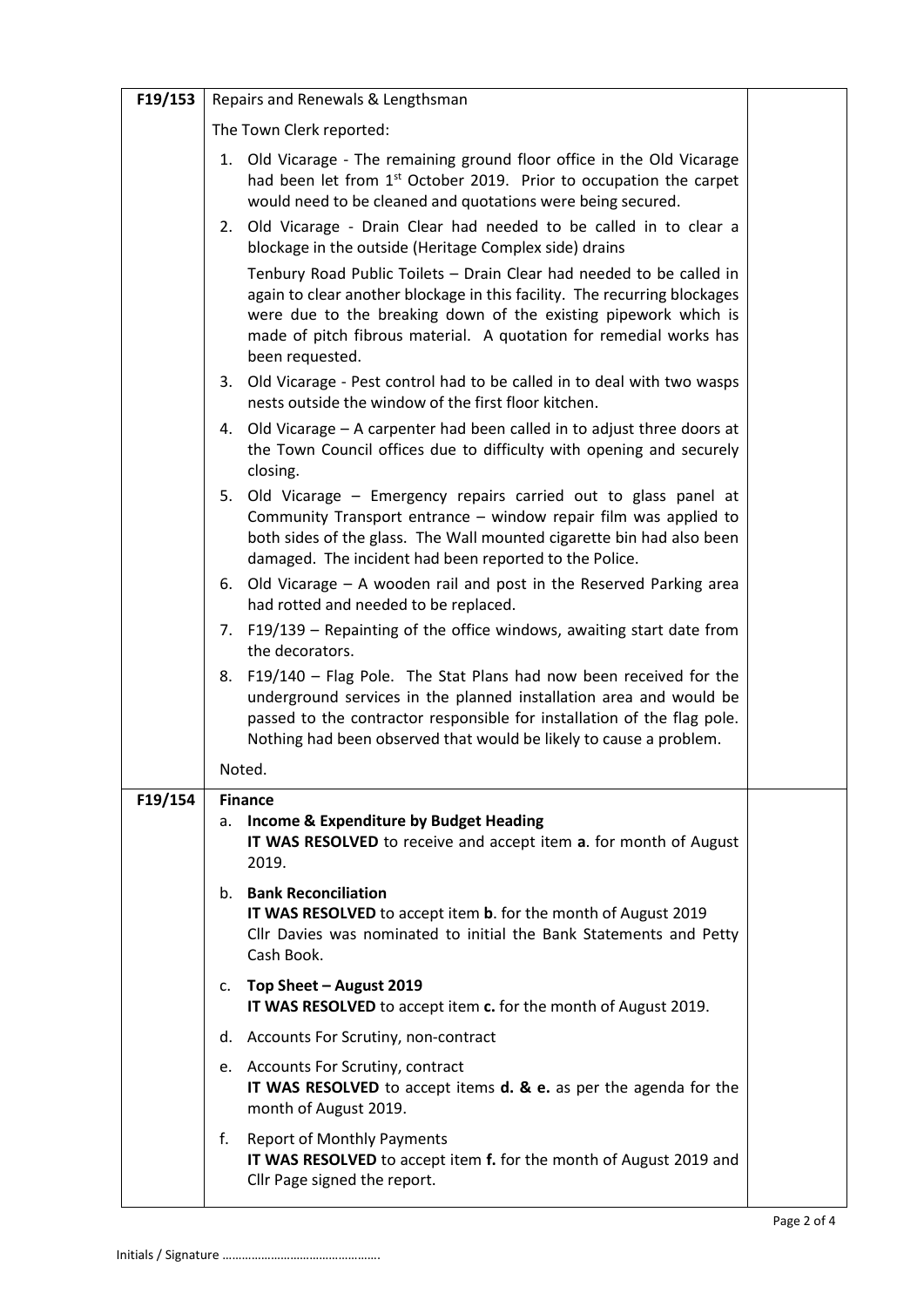|         | IT WAS RESOLVED that the Responsible Financial Officer (RFO) was to<br>produce all reports on a quarterly basis only and to ensure that<br>comments or alerts where appropriate were included.                                                                                                                                                                                                                                                                                     | <b>TOWN</b><br><b>CLERK</b> |
|---------|------------------------------------------------------------------------------------------------------------------------------------------------------------------------------------------------------------------------------------------------------------------------------------------------------------------------------------------------------------------------------------------------------------------------------------------------------------------------------------|-----------------------------|
| F19/155 | <b>Budget 2020/21</b><br>Members discussed a time table for agreeing the 2020/21 budget.<br>It was noted that Herefordshire Council has requested that the precept<br>request for 2020/21 be submitted by 31 <sup>st</sup> December 2019.<br>Copies of the current year's budget had been circulated with the agenda.                                                                                                                                                              |                             |
|         | Following discussion,                                                                                                                                                                                                                                                                                                                                                                                                                                                              |                             |
|         | IT WAS RESOLVED that the Town Clerk should arrange an extraordinary<br>meeting to take place after her return from leave, specifically to discuss<br>budgeting plans for the Financial Year 1 <sup>st</sup> April 2020 to 31 <sup>st</sup> March 2021.                                                                                                                                                                                                                             | <b>TOWN</b><br><b>CLERK</b> |
|         | The Town Clerk to contact all current members requesting that they put<br>together their proposals for expenditure in the upcoming financial year<br>and forward them directly to the Clerk for collation.                                                                                                                                                                                                                                                                         |                             |
| F19/156 | <b>End of Grant Report</b><br>The end of grant report from the Bromyard Community Arts project was<br><b>RECEIVED.</b>                                                                                                                                                                                                                                                                                                                                                             |                             |
| F19/157 | <b>Policies and Procedures</b><br>Grant Policy and Grant Application Form (formerly F19/125)<br>IT WAS RESOLVED that the amended Grant Policy and Grant Application<br>Form be recommended to Full Council for adoption.                                                                                                                                                                                                                                                           |                             |
| F19/158 | <b>Risk Management / Health and Safety</b><br>1. General Risk Assessment<br>Members reviewed the updated document. Officers were thanked for<br>the substantial progress made on this matter.<br>2. Risk Assessments<br>Fire Risk Assessments covering Council property are scheduled to take<br>place on 10 <sup>th</sup> September 2019.<br>Riverside Walk Risk Assessment is re-scheduled for 23rd September<br>2019.<br>Noted.<br>3. Health & Safety Issues<br>None to report. |                             |